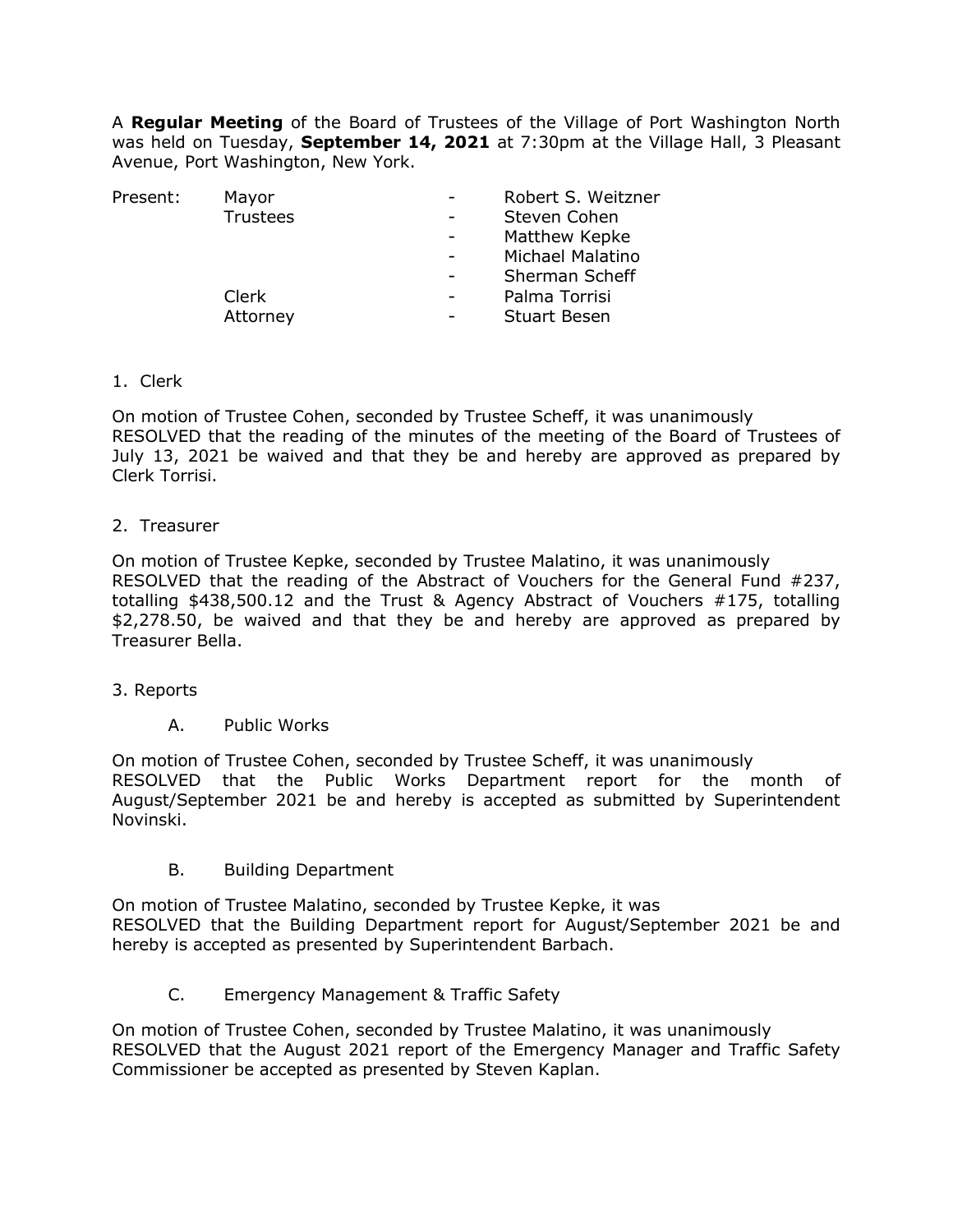### D. Beautification Commission

On motion of Trustee Kepke, seconded by Trustee Scheff, it was unanimously RESOLVED that the August 2021 report of the Beautification Commission be accepted as presented by Howard Roth.

# E. Justice Court

The Board accepted the Justice Court report for July 2021.

### 4. Public Comment

A. Doug Manowitz of Stone Core & Shell LLC presented a conceptual plan for future development of the premises at 76 Shore Road.

B. Arnie Herz of the American Jewish Committee described the non-profit's progressive social issues, antisemitism awareness and religious resources.

### 5. Business

A. Bill 1 of 2021 - Amending Zoning Code by Deleting Section 176-71 Consumption of Food Shops & Stores as Conditional Uses, Amending Section 176-69 to Permit Food Consumption Shops & Stores as of Right, and Deleting Section 176-128(c) regarding Building Setbacks

On motion of Trustee Kepke, seconded by Trustee Malatino, it was unanimously RESOLVED that the Board of Trustees of the Village of Port Washington North will hold a public hearing with respect to Bill 2 of 2021, Amending the Zoning Code by Deleting Section 176-71 Consumption of Food Shops & Stores as Conditional Uses, Amending Section 176-69 to Permit Food Consumption Shops & Stores As of Right, and Deleting Section 176-128(c) regarding Building Setbacks, on Tuesday, October 12, 2021 at 7:30 p.m. at the Port Washington North Village Hall, 3 Pleasant Avenue, Port Washington, New York 11050.

# B. Street Light Maintenance Proposals

On motion of Trustee Scheff, seconded by Trustee Cohen, it was unanimously RESOLVED that the Village Clerk is hereby directed to solicit three written price quotes, pursuant to the Village Procurement Policy for public works contracts, for the Street Light Maintenance 2021/2022 contract.

# C. Village Justice Court Grant Application

On motion of Trustee Kepke, seconded by Trustee Scheff, it was unanimously

RESOLVED that the Board of the Village of Port Washington North authorizes the Village of Port Washington Village Court to apply for a JCAP grant in the 2021-22 grant cycle up to \$30,000.00.